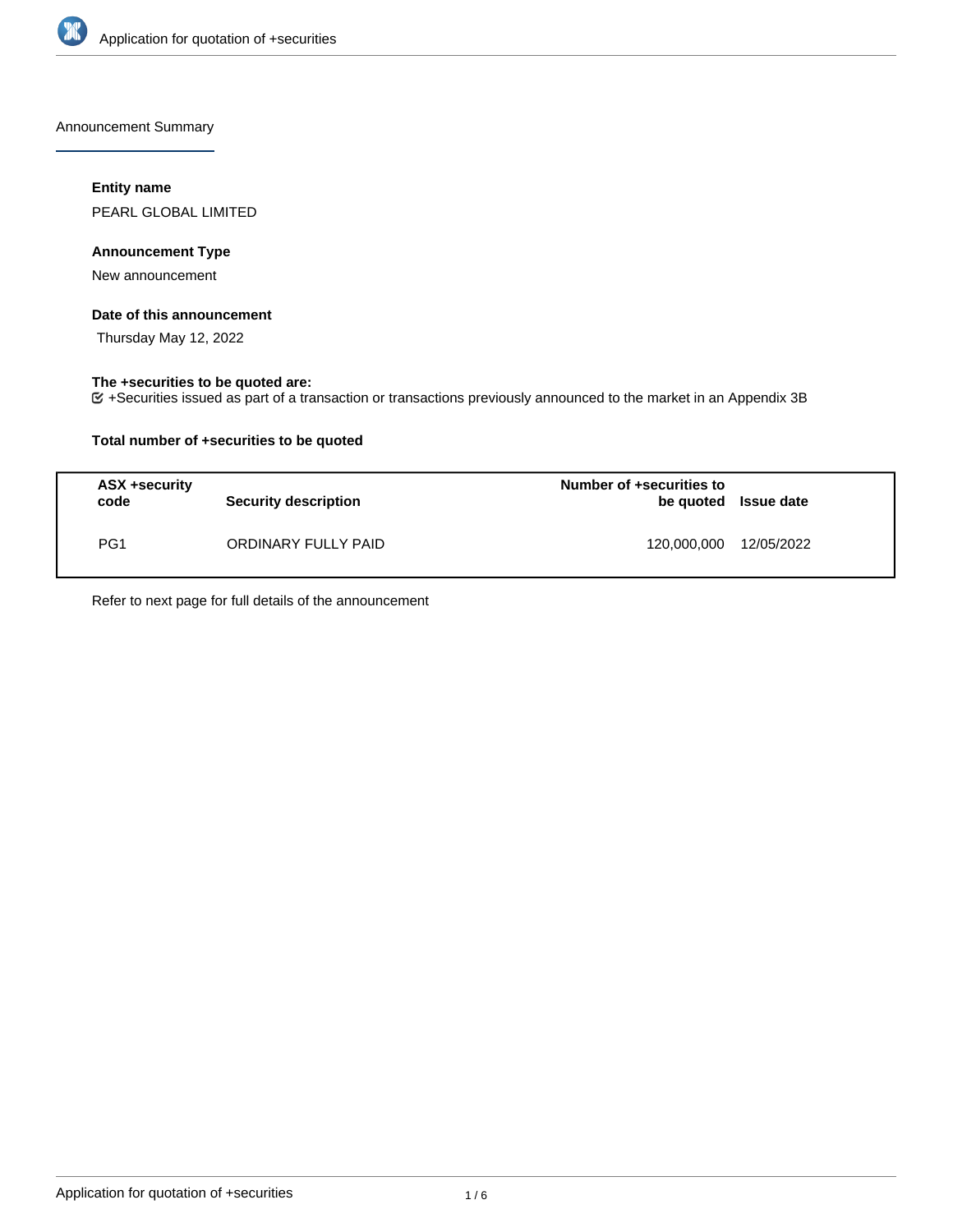

Part 1 - Entity and announcement details

## **1.1 Name of entity**

PEARL GLOBAL LIMITED

We (the entity named above) apply for +quotation of the following +securities and agree to the matters set out in Appendix 2A of the ASX Listing Rules.

**1.2 Registered number type** ABN

**Registration number** 90118710508

**1.3 ASX issuer code** PG1

**1.4 The announcement is**

New announcement

#### **1.5 Date of this announcement**

12/5/2022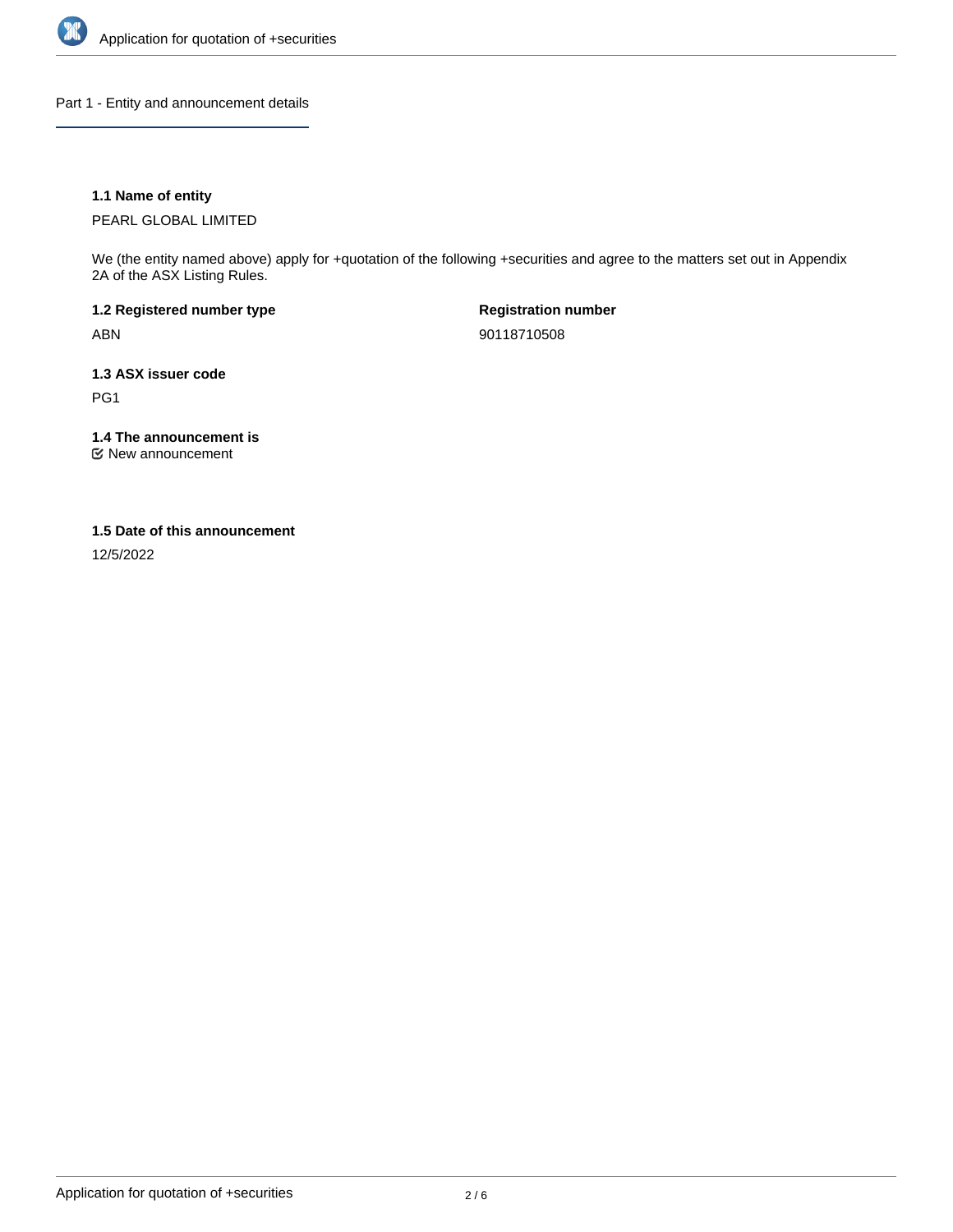

# Part 2 - Type of Issue

## **2.1 The +securities to be quoted are:**

+Securities issued as part of a transaction or transactions previously announced to the market in an Appendix 3B

#### **Previous Appendix 3B details:**

| <b>Announcement Date and</b><br>Time | <b>Announcement Title</b>                               | Selected Appendix 3B to submit quotation<br>reguest |  |
|--------------------------------------|---------------------------------------------------------|-----------------------------------------------------|--|
| 06-May-2022 09:32                    | New - Proposed issue of securities -<br>PG <sub>1</sub> | A placement or other type of issue                  |  |

**2.3a.2 Are there any further issues of +securities yet to take place to complete the transaction(s) referred to in the Appendix 3B?** No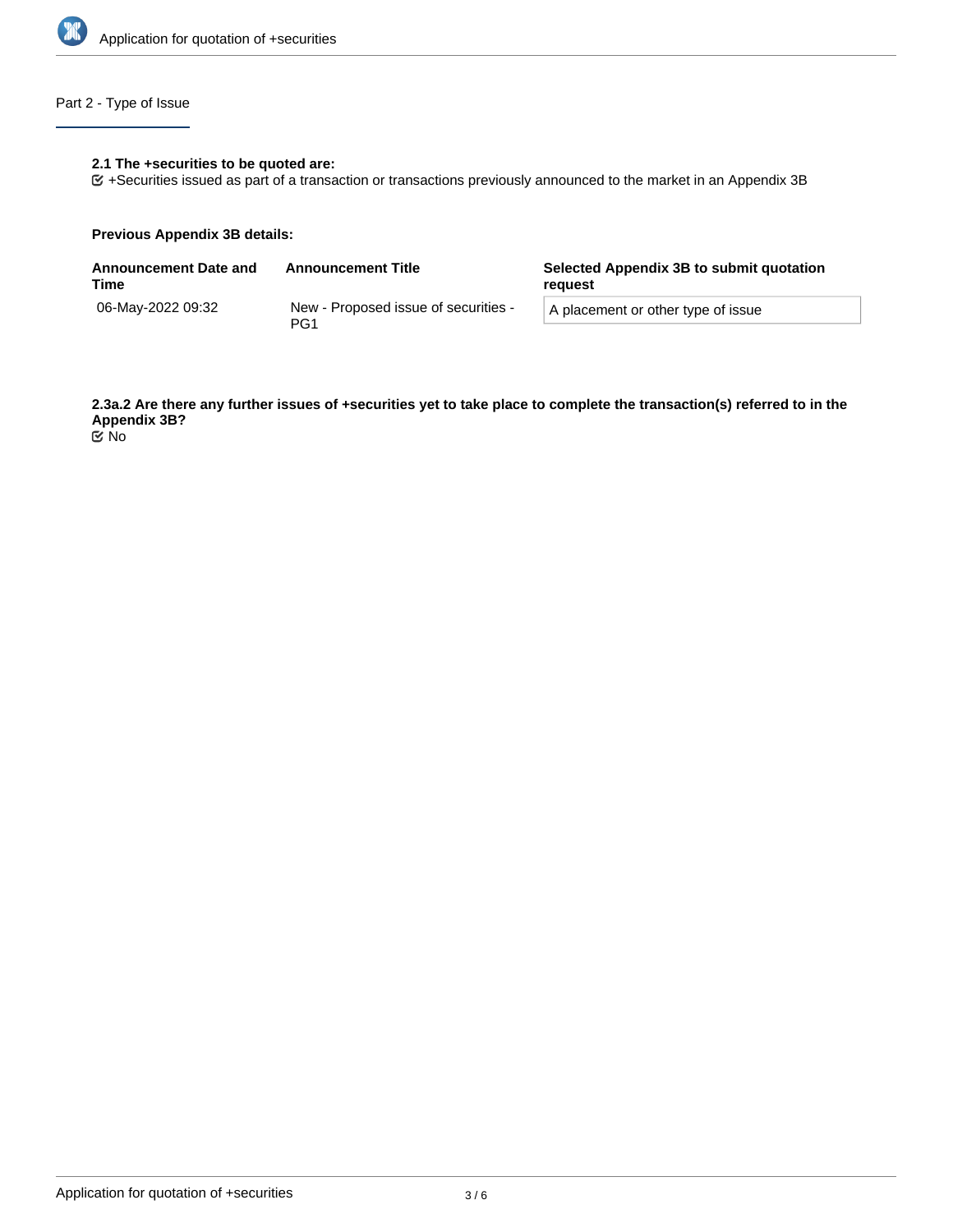

Part 3A - number and type of +securities to be quoted where issue has previously been notified to ASX in an Appendix 3B

#### Placement Details

**ASX +security code and description**

PG1 : ORDINARY FULLY PAID

**Issue date**

12/5/2022

Distribution Schedule

**Provide a distribution schedule for the new +securities according to the categories set out in the left hand column including the number of recipients and the total percentage of the new +securities held by the recipients in each category.**

| Number of +securities held | <b>Number of holders</b> | Total percentage of +securities held<br>For example, to enter a value of 50%<br>please input as 50.00 |
|----------------------------|--------------------------|-------------------------------------------------------------------------------------------------------|
| $1 - 1,000$                |                          | %                                                                                                     |
| $1,001 - 5,000$            |                          | $\%$                                                                                                  |
| $5,001 - 10,000$           |                          | %                                                                                                     |
| 10,001 - 100,000           |                          | $\frac{0}{0}$                                                                                         |
| 100,001 and over           |                          | $\%$                                                                                                  |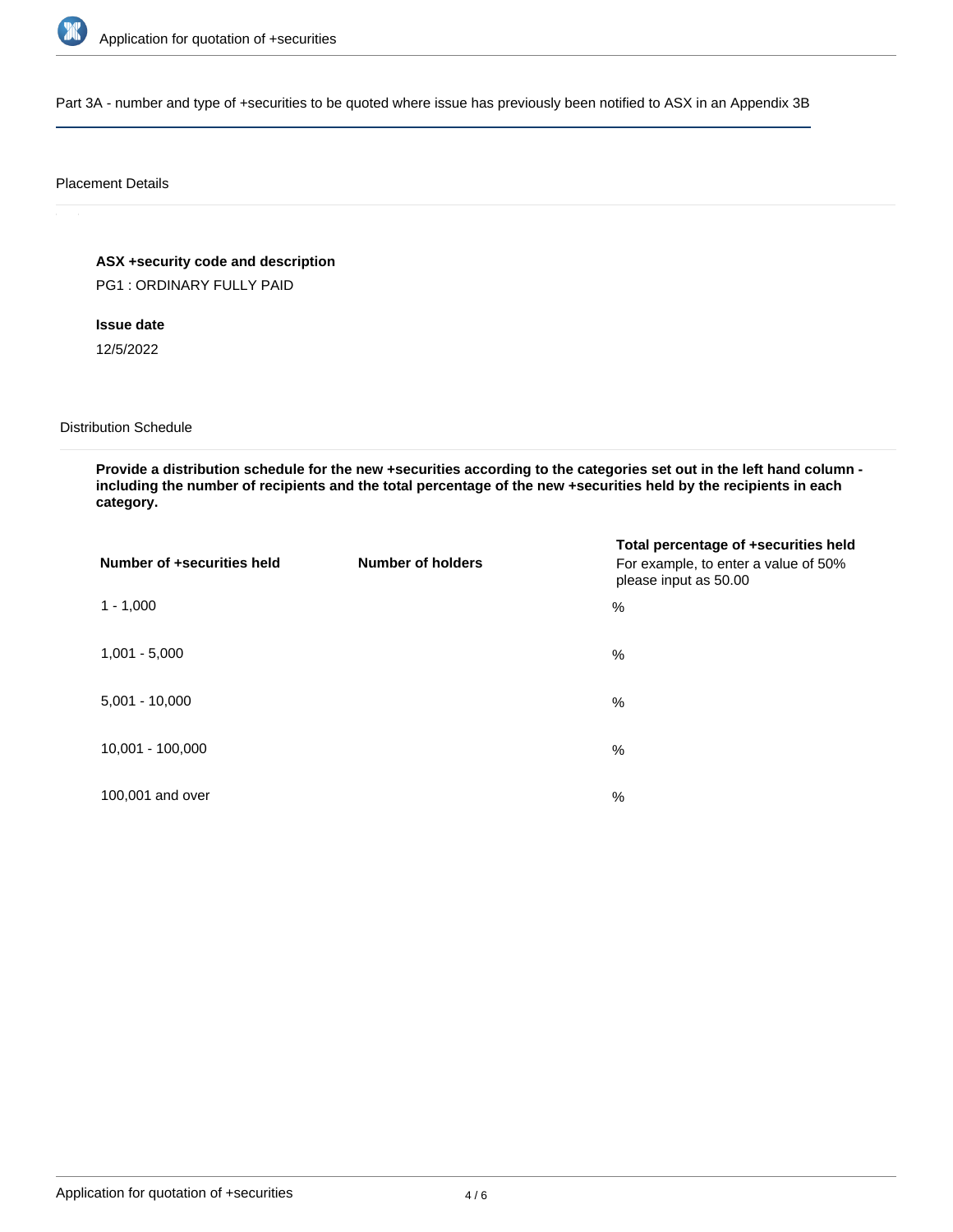

Issue details

| Number of +securities to be quoted<br>120,000,000                                     |                                        |  |  |  |
|---------------------------------------------------------------------------------------|----------------------------------------|--|--|--|
| Are the +securities being issued for a cash consideration?<br>$\mathfrak C$ Yes       |                                        |  |  |  |
| In what currency is the cash consideration being paid?                                | What is the issue price per +security? |  |  |  |
| AUD - Australian Dollar                                                               | AUD 0.02000000                         |  |  |  |
| Any other information the entity wishes to provide about the +securities to be quoted |                                        |  |  |  |